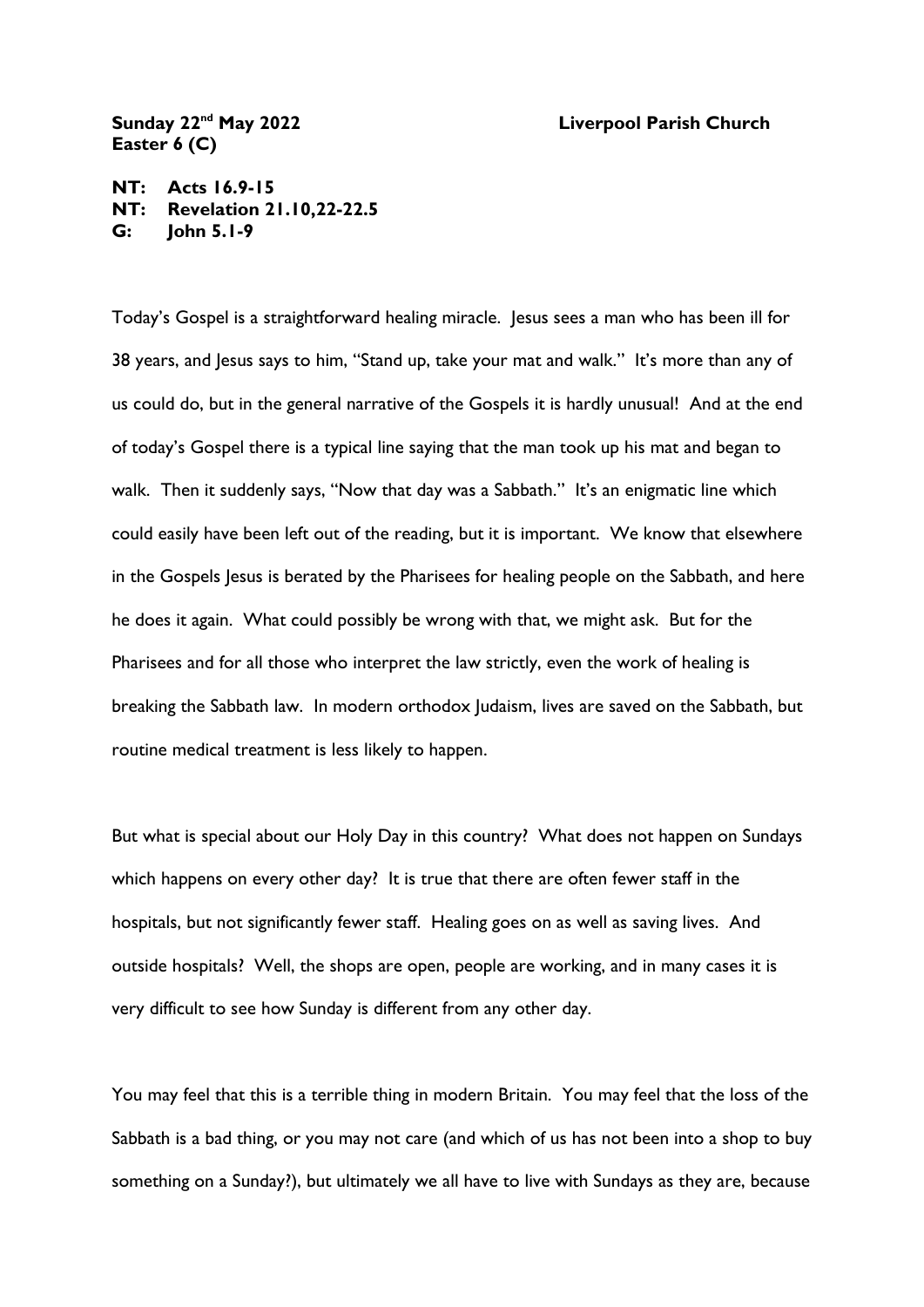that is where society is at the moment. The world moves on, and for good or for ill, we have to move with it.

Now the morality which we see in that line at the end of the Gospel, the morality which enforces a strict Sabbath code, is out of date and perhaps largely irrelevant to us because its context is so far removed from our own. And this highlights one of the problems of modern Christianity, that our morality can become confused and caught between a biblical model and a model defined and taught by secular society. Just because all of the shops are open on a Sunday does not mean that the lack of any effective Sabbath in this country is a good thing, and nor does it mean that the Church should no longer teach any guidance about how we observe the Sabbath. But at the same time, the fact that there was a Jewish Sabbath which was kept in Jesus' time according to the Law does not mean that we are bound to keep a Sabbath in such a strict way 2000 years later. Nor does it mean that the Sabbath has to fall on the same day of the week for each of us.

If you ask people on the street about their perceptions of the Church and Christians, you will very often find that the image they have is of an organization which sets rules and regulations and prescribes how people should behave. Sometimes this is true. But the basis on which Christians make their moral decisions is often rather unclear. I remember once discussing with a senior and slightly conservative bishop the debate in the worldwide Anglican communion about human sexuality, and his view was very straightforward. He said that whatever your personal opinion, it was terrible that non-Christians saw the Church getting increasingly obsessed by an issue which was no longer an issue for the majority of people in this country. He was right, of course, because the only thing which ever hit the headlines about the Church was on this one issue, whereas really we should be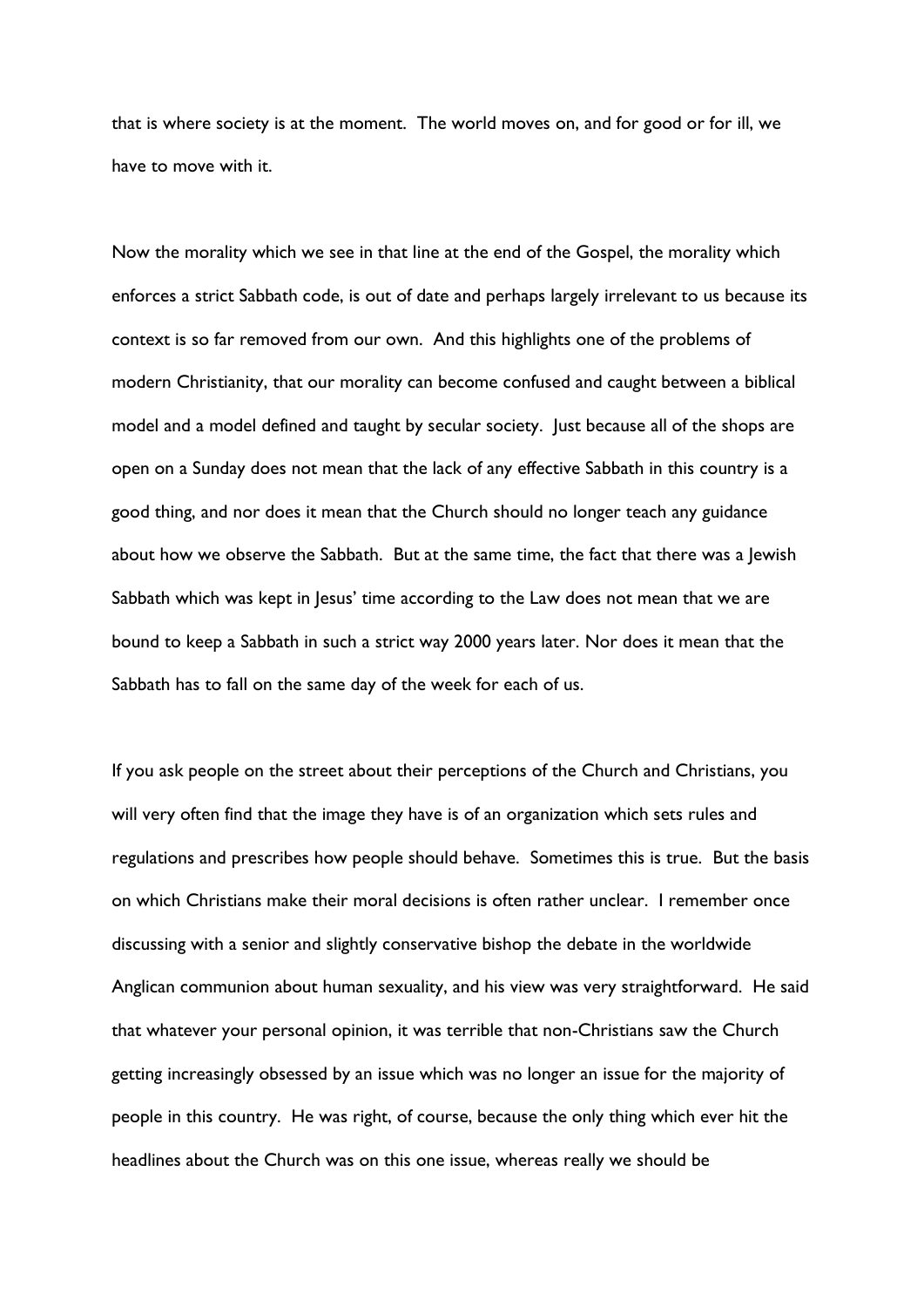concentrating on proclaiming the Gospel message.

But the debate about human sexuality encapsulates the problem which Christians have with all debates about morality: teaching on issues in the Bible is either non-existent or is written in a context far removed from our own. On the others hand, our own context often proclaims a morality with which many Christians are uncomfortable. Even the morals of our secular society are now different from how they were 50 years ago: we can't say that they are necessarily any better or any worse – they are just different. So how do we resolve this problem? How do we establish an acceptable code by which we should live, a code understood in the light of our faith? Clearly we cannot use the Bible as a manual which will answer our moral questions for us, especially those questions which only seem to have emerged in the context of life in the  $21<sup>st</sup>$  century.

But perhaps the Bible is still the place to look for our morality. It is not the moral equivalent of the Highway Code, but Scripture still speaks to us. If you read the Bible from beginning to end, you will be struck not by instructions on how to live, but by its catalogues of failures and disputes. From the first disobedience in the Garden of Eden, right the way through the Old Testament and its lurid tales of misguided rulers, and then into the New Testament and those who came into conflict with Jesus because they didn't like his associations with tax collectors and sinner, and then into the New Testament epistles which are full of tales of arguments between the churches, the Bible is not a record of how to live, but perhaps rather how not to live. Even that great code given in the Book of the Exodus – the Ten Commandments – is hardly a list which is followed by the characters which populate the Bible.